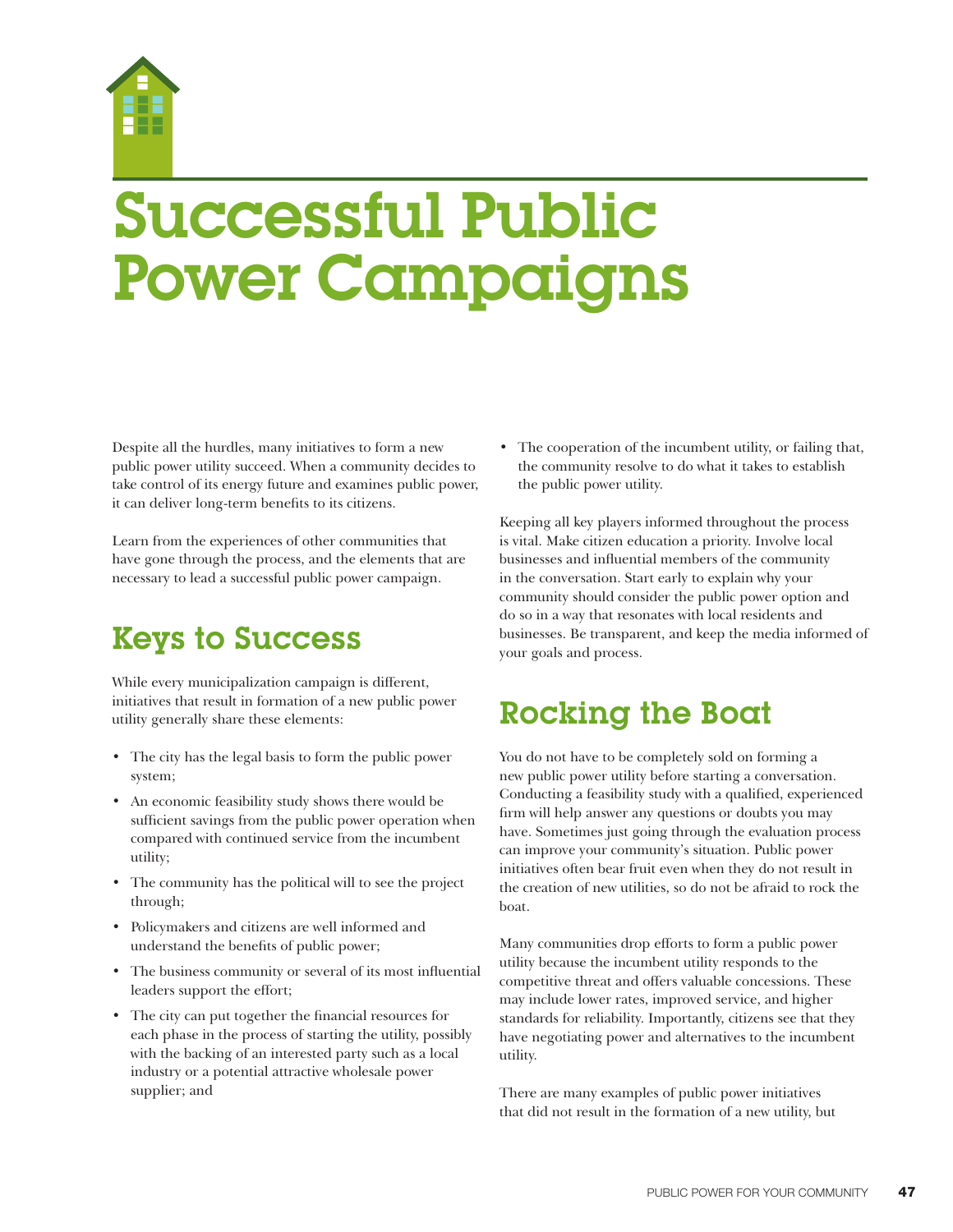nonetheless brought important benefits to the community. Here are a few:



### Casselberry wins "favored" status

After two years of failing to negotiate a renewal of its franchise agreement with Progress Energy, the City Council of Casselberry, Florida, voted to begin buyout proceedings in April 2013. The investorowned utility finally was motivated to make a better deal. In August 2013, the city accepted a new agreement that included a 6 percent franchise fee (the highest in the state); reimbursement of \$1.75 million in expenses incurred while the franchise agreement was in dispute; and a "favored nation" clause entitling the city to a better deal if the utility gives a better one to any other municipality. Casselberry also secured a mandate for a reliability study every five tears to evaluate the utility's service. Progress Energy is required to rectify any identified reliability problems.



## Wichita gets rate relief

Faced with rate hikes on top of already high electric rates, Wichita, Kansas, began looking at the public power option. In February 2001, the

city released a municipalization feasibility study showing it could save as much as \$654 million in electricity costs over the next 20 years. The feasibility study gave Wichita the leverage it needed: six months later, \$28 million in electric rate relief was headed for Wichita. The rate cut ordered by the Kansas Corporation Commission gave electric utility customers in the city about 85 percent of the rate relief that a consultant's study said the city could achieve if it were to take over the power system.



### Minneapolis scores two clean energy partners

Minneapolis wanted the two investor-owned utilities serving the city, Xcel and CenterPoint,

to support the city's clean energy goals. With both franchise agreements due to expire at the end of 2014, community leaders recognized that to get the investor-owned utilities on board, "the city [was] going to need some leverage and some real power," according to John Farrell, leader of the group Minneapolis Energy Options. "We [did not] think [the city was] going to have any real power unless they start talking about municipalization."33 The strategy worked.

With the leverage provided by evaluating its public power option, Minneapolis forged a strategic partnership with its two incumbent utilities to reduce greenhouse gas emissions 30 percent by 2025, and 80 percent by 2050.

# Successful Public Power Initiatives

A total of 50 public power utilities were formed in the last 30 years. Here is a brief summary of how five of these utilities were formed.

| JEFFERSON COUNTY, WASHINGTON (2013) 18,000 customers |                     |
|------------------------------------------------------|---------------------|
| WINTER PARK, FLORIDA (2005)                          | 13,750 customers    |
| HERMISTON, OREGON (2001)                             | 4,900 customers     |
| LONG ISLAND POWER AUTHORITY (1998)                   | 1,035,000 customers |
| CLYDE, OHIO, LIGHT AND POWER (1989)                  | 2,600 customers     |



#### Jefferson County negotiates a purchase of the electric system

 In November 2008, Jefferson County, Washington, voted 54-46 percent in favor of authorizing the public utility district to become an electric utility. Under state law, public utility districts have the right to use eminent domain to acquire private electric utilities, but Jefferson County's PUD commissioners were determined to try to negotiate a purchase first, even though Puget Sound Energy was opposed to selling the system.

The first meeting after the vote brought together Puget Sound President and CEO Steve Reynolds and PUD Commissioner Wayne King. When Reynolds started to discuss the cost of a potential condemnation suit, King responded "We had hoped we could sit down and talk about this over a cup of coffee."

This initial conversation set the tone for the negotiations; a year later, the two sides agreed to a purchase price of \$103 million for the electric system in east Jefferson County. The commission felt the negotiated terms would provide customers a smoother, more efficient and potentially lower transfer cost than if they pursued condemnation.

33 "Leverage: How a municipalization threat created a unique energy partnership in Minneapolis," Utility Dive, October 23, 2014.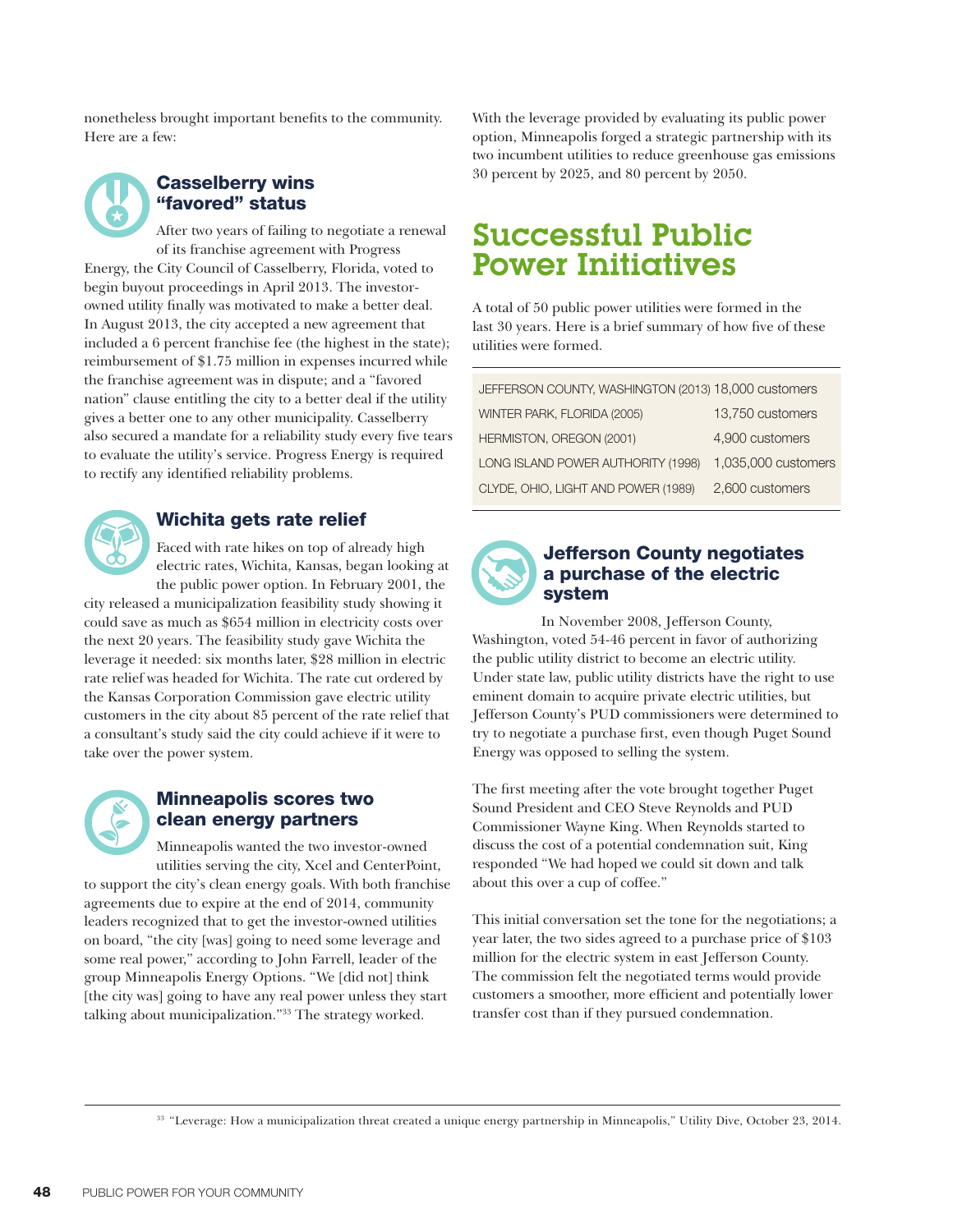The new public power utility is bringing more jobs to the county. The PUD already employed eight people to operate its water and sewer systems; operating the electric utility requires another 20-30 full-time employees, including lineworkers, engineers, and office staff. The PUD is committed to running the new utility strictly with its own employees.

Commissioner Barney Burke said, "One thing almost everyone in Jefferson County can agree on is the need for more family-wage jobs." The new utility jobs boost the local economy by adding such jobs. This economic advantage is boosted by the PUD's commitment to purchase supplies locally whenever possible. Local hiring also means faster response times in case of an outage, as lineworkers will no longer be based in another county.<sup>34</sup>



### Winter Park chooses to focus on reliability

Winter Park, Florida, formed a public power utility in 2005 after a six-year struggle to take over the electric distribution system. Winter Park's effort was sparked by persistent problems with Florida Power Corp. City leaders were barraged with complaints about outages. The private utility's franchise was nearing expiration. The franchise agreement included a clause allowing the city to buy the distribution system at the end of that period. In 2003, residents turned out in droves and voted overwhelmingly–by 69 percent–in favor of the city's plan to form a municipal electric utility.

The utility began operations in 2005. The city contracted with ENCO Utility Services Inc. of California to operate the utility under a 12-year contract and committed to use all of the revenues from its electricity sales–except for a contribution it has agreed to make to the city's general fund–for capital improvements. The city committed to undertake a strong program to improve the reliability of electric service, in part by putting a significant portion of the power lines underground.



#### Hermiston takes control to improve rates, customer service

Hermiston, Oregon, formed a municipal utility in 2001 following a four-year effort that began after the investor-owned utility closed its local customer service

office and citizens experienced a decline in service. Citizens approved a plan to take over the electric distribution system. The investor-owned utility fought Hermiston's condemnation proceeding, but a court ruled in favor of the city. Subsequently, the utility agreed to sell the system to the city for \$8 million, about twice book value.

The switchover on October 1, 2001, went smoothly for customers and the local newspaper, East Oregonian, which had opposed the formation of the city-owned utility, reversed its stance after the new utility started operations.

Hermiston Energy Services reduced customers' rates in its first year of operation and the utility's average rates for both residential and commercial customers remain well below the average rates that its former investor-owned utility charges its customers in Oregon.



### Long Island forms one of the largest public power utilities

Long Island Power Authority (LIPA) replaced the investor-owned Long Island Lighting Co. in Nassau and Suffolk counties in New York and now serves well over a million customers. In May 1998, after LIPA purchased the investor-owned utility's transmission and distribution system, it reduced electric rates across the board by an average of 20 percent.

In addition, LIPA put special attention on the distribution system's safety and reliability. Employee morale improved dramatically with LIPA's fresh start due to its nonprofit, public-service outlook and its new emphasis on safety.

LIPA has a special relationship with its business and industrial customers, taking an active role in business and civic organizations. LIPA provides qualified businesses with the opportunity to obtain rate incentives and energy efficiency audits. More than 300 companies have taken advantage of LIPA's economic development program, creating nearly 50,000 jobs.



### Clyde constructs its own distribution system

When Clyde, Ohio, decided to pursue formation of a municipal utility, the initiative was entirely supported by Whirlpool, the town's largest employer. Citizens of the town of 6,000 voted "yes" in a

34 "Jefferson PUD Electric Service Backgrounder," May 3, 2010; and "Jefferson PUD Frequently Asked Questions," January 16, 2012.